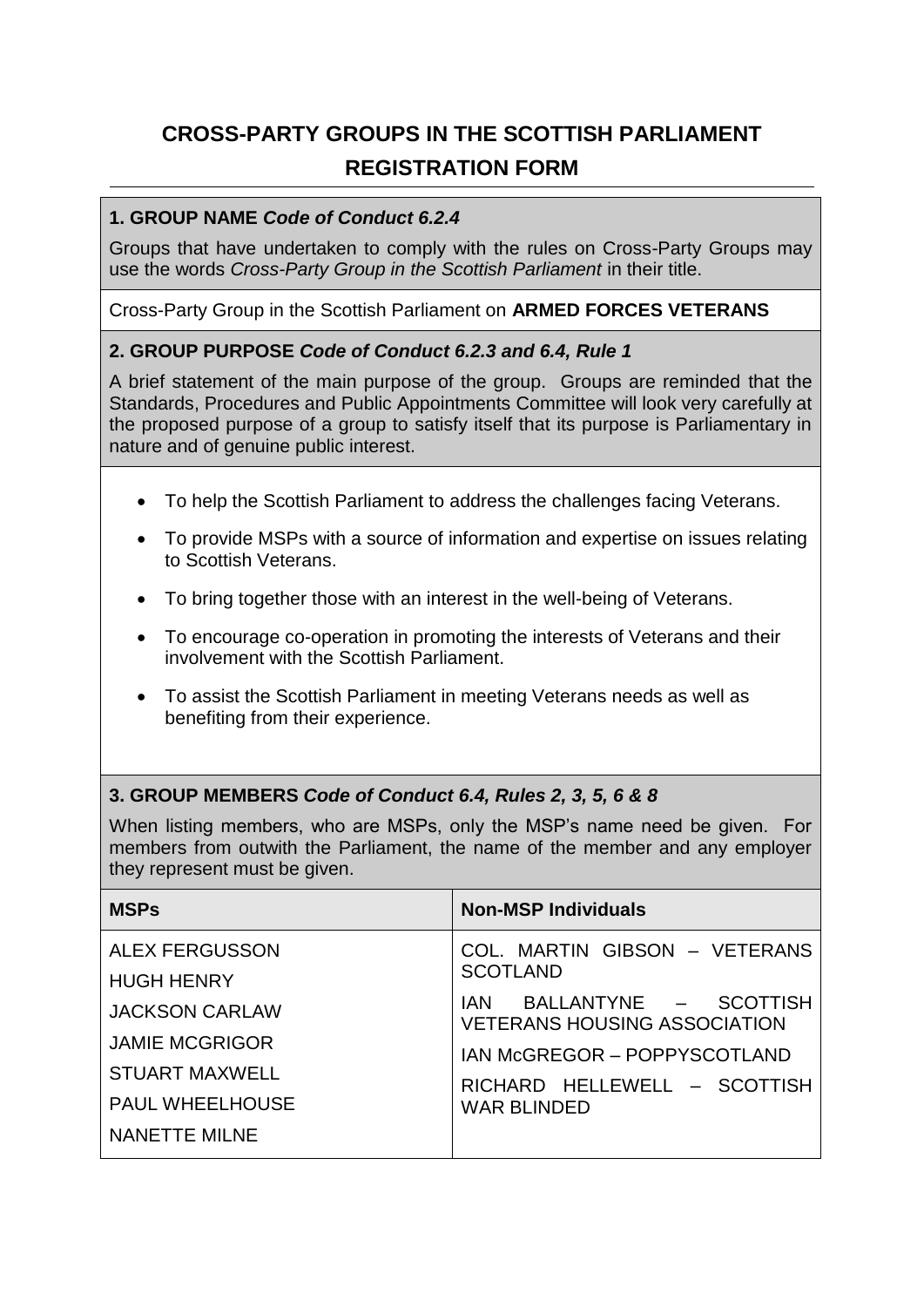| <b>WILLIE RENNIE</b>    | <b>Organisations</b>                                                                                                     |
|-------------------------|--------------------------------------------------------------------------------------------------------------------------|
| <b>RICHARD SIMPSON</b>  | SCOTTISH ASSOCIATION MENTAL<br>HEALTH.(SAMH)<br>SCOTTISH GOVERNMENT - ARMED<br>FORCES AND VETERANS ISSUES<br><b>TEAM</b> |
| <b>ANNABEL EWING</b>    |                                                                                                                          |
| <b>JACKIE BAILLEY</b>   |                                                                                                                          |
| <b>DENNIS ROBERTSON</b> |                                                                                                                          |
| <b>KENNETH GIBSON</b>   |                                                                                                                          |
| <b>RICHARD LYLE</b>     | <b>ERSKINE</b>                                                                                                           |
|                         | ROYAL BRITISH LEGION SCOTLAND                                                                                            |

#### **4. GROUP OFFICERS** *Code of Conduct 6.4, Rule 4*

Please amend titles as necessary e.g. to indicate joint office holders, or preferred titles.

| <b>Convener</b>      | <b>ALEX FERGUSSON</b>                                              |
|----------------------|--------------------------------------------------------------------|
| <b>Vice-Convener</b> | <b>STUART MAXWELL</b><br><b>WILLIE RENNIE</b><br><b>HUGH HENRY</b> |
| <b>Secretary</b>     | ROBERT McFARLANE - VETERANS<br><b>SCOTLAND</b>                     |
| Treasurer            | <b>ROBERT McFARLANE - VETERANS</b><br><b>SCOTLAND</b>              |

## **5. FINANCIAL OR OTHER BENEFITS RECEIVED** *Code of Conduct 6.3.1 & 6.3.7*

The group must register any financial or other material benefit received by the group from whatever source, where the value of the financial sum or benefit from any single source exceeds £500 in any one calendar year. This includes donations, sponsorship, subscriptions, hospitality, gifts, visits, provision of services or accommodation or staff assistance. The value of use of Parliamentary facilities need not be registered.

The details requiring to be registered include a brief description of the benefit, the approximate monetary value, the date on which it was received and the source from which it came. Where a consultancy organisation provides benefits, the client on whose behalf these are provided should be named.

| <b>Date</b> | <b>Amount</b> | <b>Description</b> |
|-------------|---------------|--------------------|
| N/A         |               |                    |